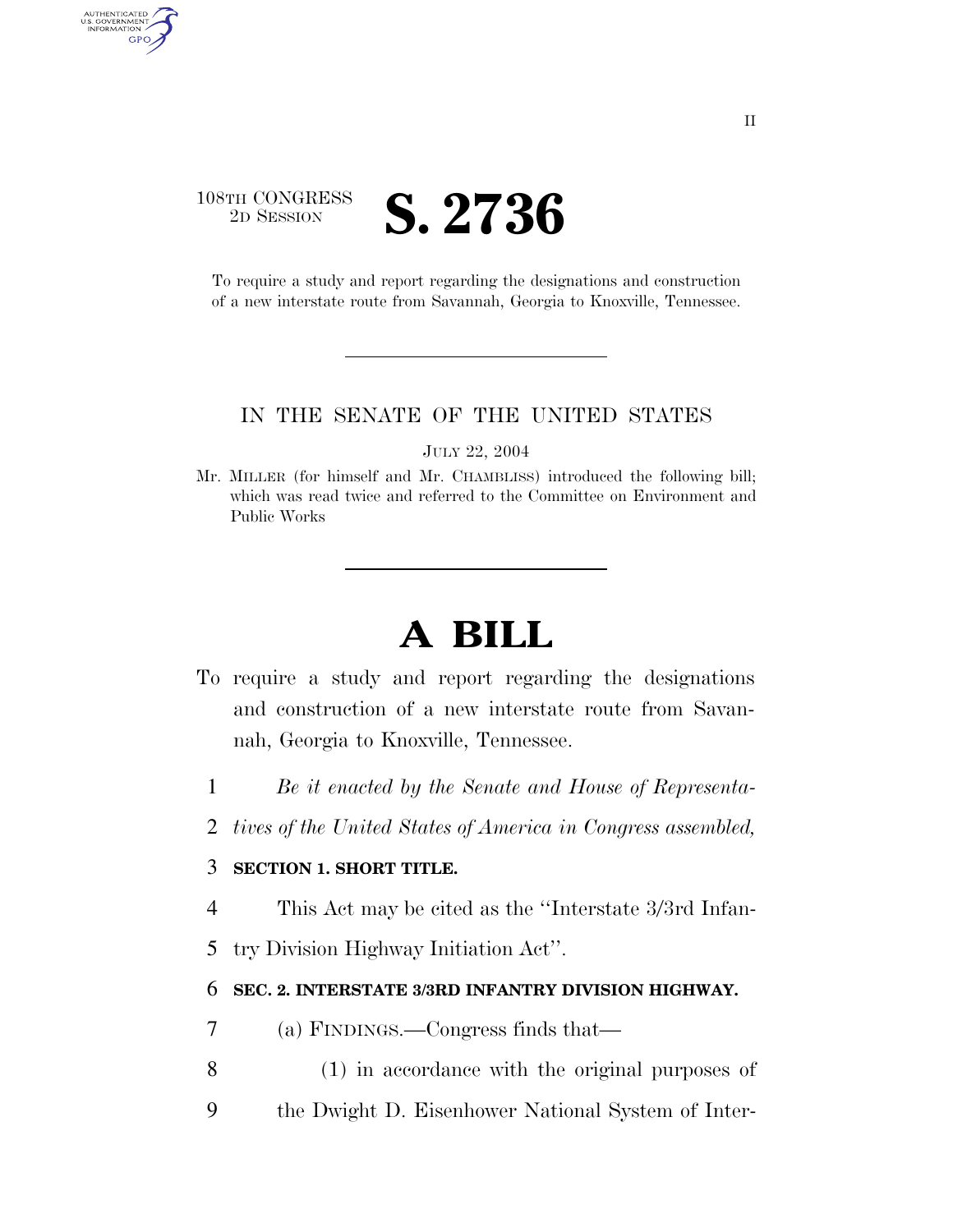state and Defense Highways, a direct interstate highway link between Fort Gordon, Eisenhower Army Regional Medical Center, the Augusta Vet- erans Administration Hospitals, Fort Stewart, Hunter Army Airfield, and the Port of Savannah would be in the strategic defense interest of the United States;

 (2) eastern Georgia, western North Carolina, and the Great Smoky Mountains region of Ten- nessee are underserved by north-south interstate highways, and would benefit economically and through increased public safety by establishment of an interstate highway extending from Savannah, Georgia to Knoxville, Tennessee, following a route generally defined through Sylvania, Waynesboro, Au- gusta, Lincolnton, Elberton, Hartwell, Toccoa, and Young Harris, Georgia, and Maryville, Tennessee;

 (3) the United States Army 3rd Infantry Divi- sion of Fort Stewart, Georgia, provided the ''Tip of 20 the Spear'' in the War on Terror in Iraq;

 (4) the soldiers of that Division sacrificed their blood and lives so that their fellow Americans may 23 live in peace and freedom;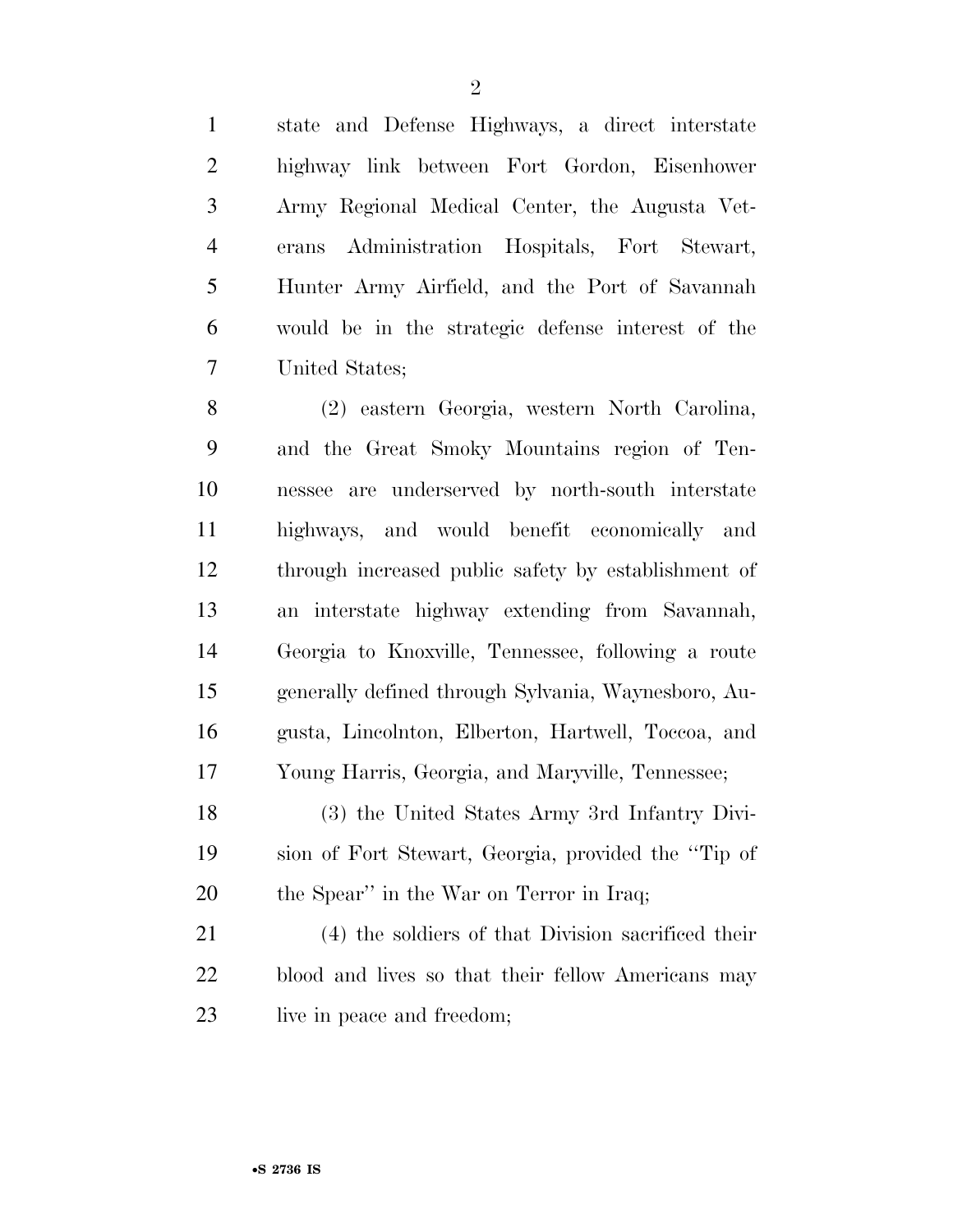(5) the soldiers of that Division conquered Najaf, seized Saddam International Airport, and Saddam Hussein's palaces; and

 (6) those soldiers led the fighting on the day of Baghdad's historic liberation.

 (b) SENSE OF CONGRESS.—It is the sense of Con-gress that—

 (1) a new interstate highway designated as ''United States Interstate Route 3'' should be con-10 structed on the routes described in subsection  $(a)(2)$  between Savannah, Georgia and Knoxville, Ten-nessee; and

 (2) that interstate highway should be known and designated as the ''3rd Infantry Division High- way'', in honor of the professionalism, heroism, and sacrifice of the men and women of the United States Army 3rd Infantry Division in defending the free-dom of the United States.

 (c) STUDY AND REPORT.—Not later than December 31, 2004, the Secretary of Transportation shall study and submit to the appropriate committees of Congress a report on the steps and estimated funding necessary to designate and construct a new interstate route for the 3rd Infantry Division Highway, from Savannah, Georgia and Knoxville,